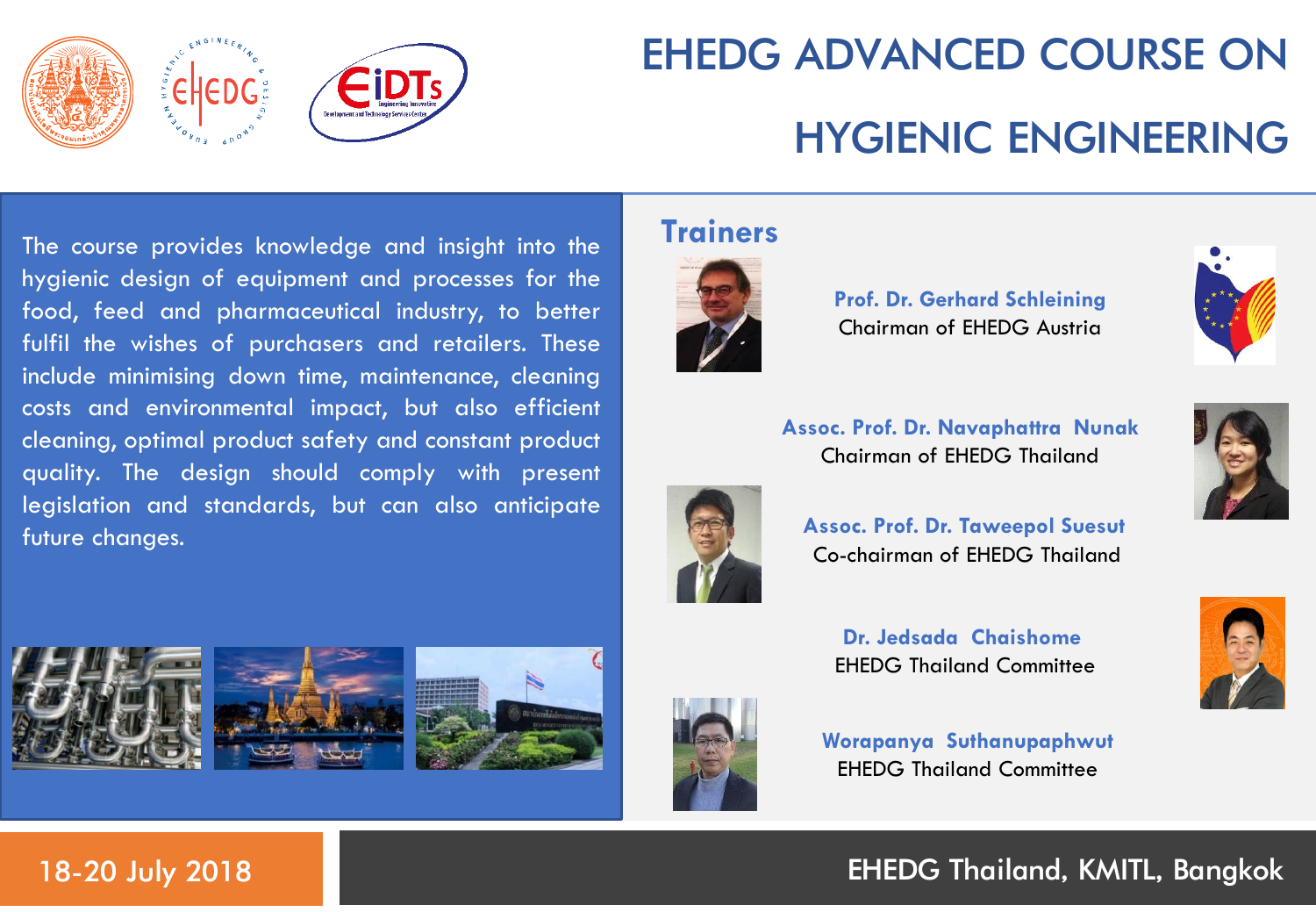#### **Program (บรรยายภาษาไทยและอังกฤษ)**

#### **Day 1(July 18) Day 2 (July 19) Day 3 (July 20)**

| <b>Time</b>     | <b>Topic</b>            | Speaker                   | <b>Time</b>     | <b>Topic</b>                      | Speaker              | <b>Time</b>     | <b>Topic</b>                | Speaker     |
|-----------------|-------------------------|---------------------------|-----------------|-----------------------------------|----------------------|-----------------|-----------------------------|-------------|
| $08.30 - 09.00$ | Registration            |                           | $09.00 - 09.45$ | <b>Welding Stainless</b>          | Jedsada<br>Chaishome | $09.00 - 10.30$ | <b>Building and Process</b> | Navaphattra |
| $09.00 - 09.30$ | Welcome to KMITL        | Navaphattra Nunak         | $09.45 - 09.55$ | Coffee Break                      |                      |                 | Layout                      | Nunak       |
|                 | & EHEDG                 | & Knuth Lorenzen          | $09.55 - 10.40$ | <b>Static Seals and Couplings</b> | Worapanya            | $10.30 - 10.50$ | Coffee Break                |             |
|                 | Introduction            |                           |                 |                                   | Suthanupaphwut       | $10.50 - 11.50$ | Installation &              | Taweepol    |
| $09.30 - 10.10$ | Legal Requirements      | Navaphattra Nunak         | $10.40 - 10.50$ | Coffee Break                      |                      |                 | Maintenance, Lubricants     | Suesut      |
| $10.10 - 10.30$ | Coffee Break            |                           | $10.50 - 12.20$ | Cleaning & Disinfection           | Gerhard Schleining   | $11.50 - 13.00$ | Lunch                       |             |
| $10.30 - 12.00$ | Hazards in Hygienic     | <b>Gerhard Schleining</b> | $12.20 - 13.15$ | Lunch                             |                      | $13.00 - 14.00$ | Case Study on               |             |
|                 | Processing              |                           | $13.15 - 14.00$ | Valves                            | Worapanya            |                 | Equipment                   |             |
| $12.00 - 13.00$ | Lunch                   |                           | $14.00 - 14.15$ | Coffee Break                      | Suthanupaphwut       | $14.00 - 14.20$ | Coffee Break                |             |
| $13.00 - 14.30$ | Hygienic Design         | <b>Taweepol Suesut</b>    | $14.15 - 15.00$ | Pumps                             | Worapanya            | $14.20 - 15.20$ | Case Study Presentation     |             |
|                 | Criteria                |                           |                 |                                   | Suthanupaphwut       | $15.20 -$       | <b>Participants EHEDG</b>   |             |
| $14.30 - 14.45$ | Coffee Break            |                           | $15.00 - 15.15$ | Coffee Break                      |                      |                 | Advanced Course on          |             |
| $14.45 - 16.15$ | Materials of            | Jedsada Chaishome         | $15.15 - 16.15$ | Verification of Hygienic Design,  | Navaphattra Nunak    |                 | Hygienic Design - Final     |             |
|                 |                         |                           |                 | Test Methods and Certification    |                      |                 |                             |             |
|                 | Construction            |                           | $16.15 - 17.15$ | Case Study                        |                      |                 | Exam                        |             |
| $16.15 - 17.15$ | Case Study              |                           | $17.15 - 18.30$ | <b>Discussion Forum</b>           |                      |                 | Questionnaire               |             |
| $17.15 - 18.30$ | <b>Discussion Forum</b> |                           |                 |                                   |                      |                 |                             |             |

### **Certificate**

An attendance certificate will be provided after the final exam.

#### **Target Group**

Participant should have a minimum of two years of relevant practical experience in Food, Cosmetic and pharma industries or Equipment manufacturers. Participants with equivalent training or experience may be able to participate after consultation with the course director.